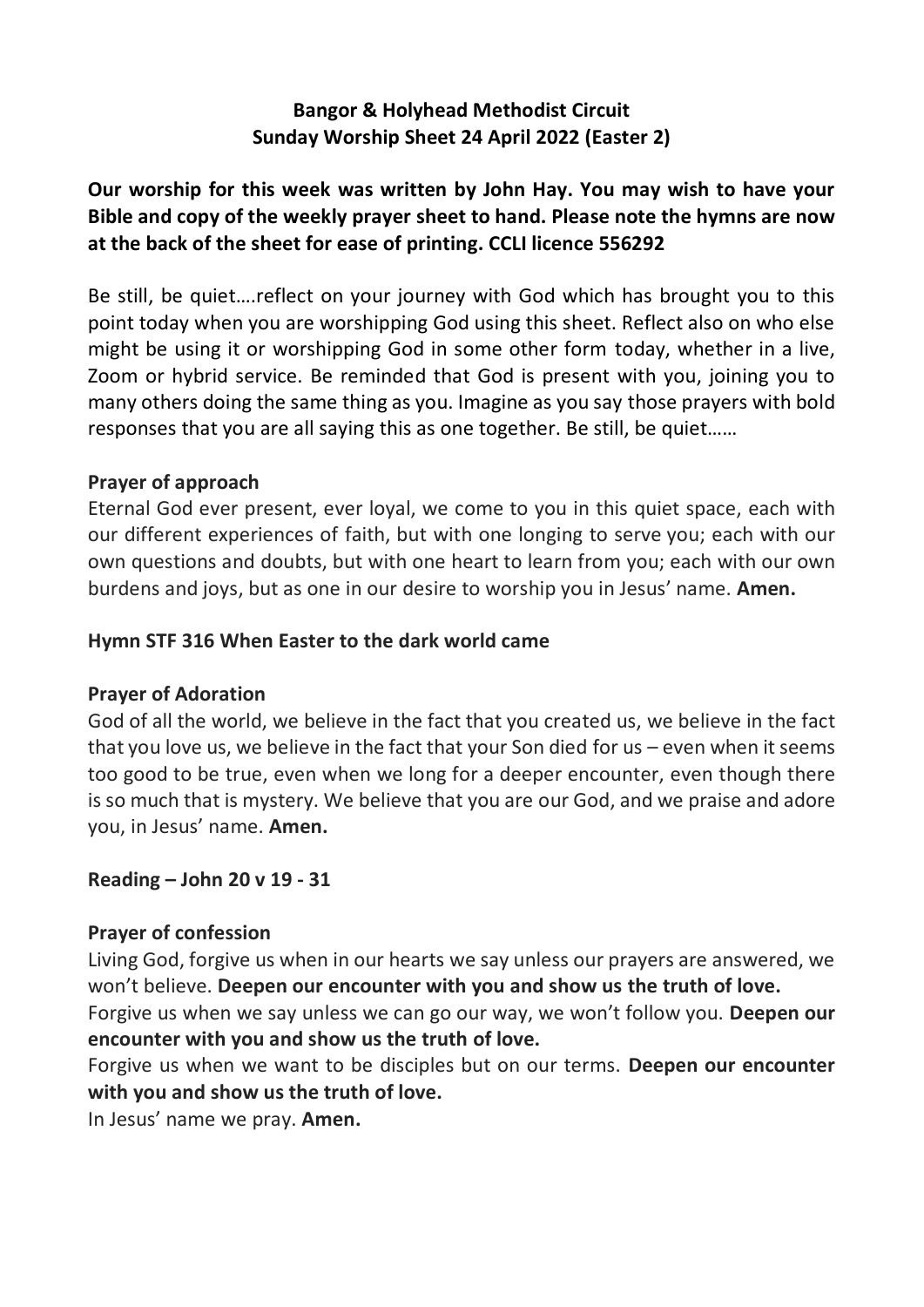### **Hymn STF 314 This joyful Easter time**

## **Reflection**

I like Thomas. As much as I would like to be a Peter, of all the disciples, it is Thomas who resonates most with me. A brooding, half empty kind of guy; a loner, prone to feelings of being overwhelmed or even perhaps depression. Where was he, what was he doing when Jesus appeared to the ten in the locked room? He was a man who cared, felt and thought deeply, so it takes no great leap of imagination to envisage him somewhere weeping, trying to digest what had just happened, beating himself up, alone. But above all, I resonate with his questioning nature, his demand for truth and his desire to understand. As a child I used to drive my parents and relatives mad with my endless questions. "What if, why, who, how, when????" Question after question, sometimes wearing to endure, but the product of someone wanting to find out what is going on. If Truth and understanding are to be found a degree of cynicism is sometimes desirable also, and Thomas had that. In my book, the fact that Thomas did not accept the word of the others just like that, is fair play. I would have been the same.

We are not asked to disengage our brains as we come through the church door. It is okay to question, to scrutinize, to doubt. The philosopher Onora O'Neill writes about the importance of trust; "Well-placed trust grows out of active inquiry rather than blind acceptance. In traditional relations of trust, active inquiry was usually extended over time by talking and asking questions, by listening and seeing how well claims to know and undertakings to act held up." This is very much the process described in John's Gospel, where questioning and listening, hearing words and seeing acts, doing and knowing belong together. The Gospel is about "relations of trust" and Jesus is helping Thomas not to doubt him but to trust him.

Thomas's story is the story of someone who longs for a new way of knowing, and a reminder to us that doubt and faith are not mutually exclusive. Doubt, questioning and some healthy skepticism are part of developing faith and can lead to deeper commitment.

There is something else too we can take from another well-known story, which comes in different versions. Six blind men encounter an elephant, each touching and feeling a different part of its body. No one recognizes the animal as an elephant because each person's partial experience and limited perception gives them only a small part of the whole truth, leading to great argument about what the truth really was."To learn the truth, we must put all the parts together" concludes some versions of the story. "How can each of you be so certain you are right?" asks another.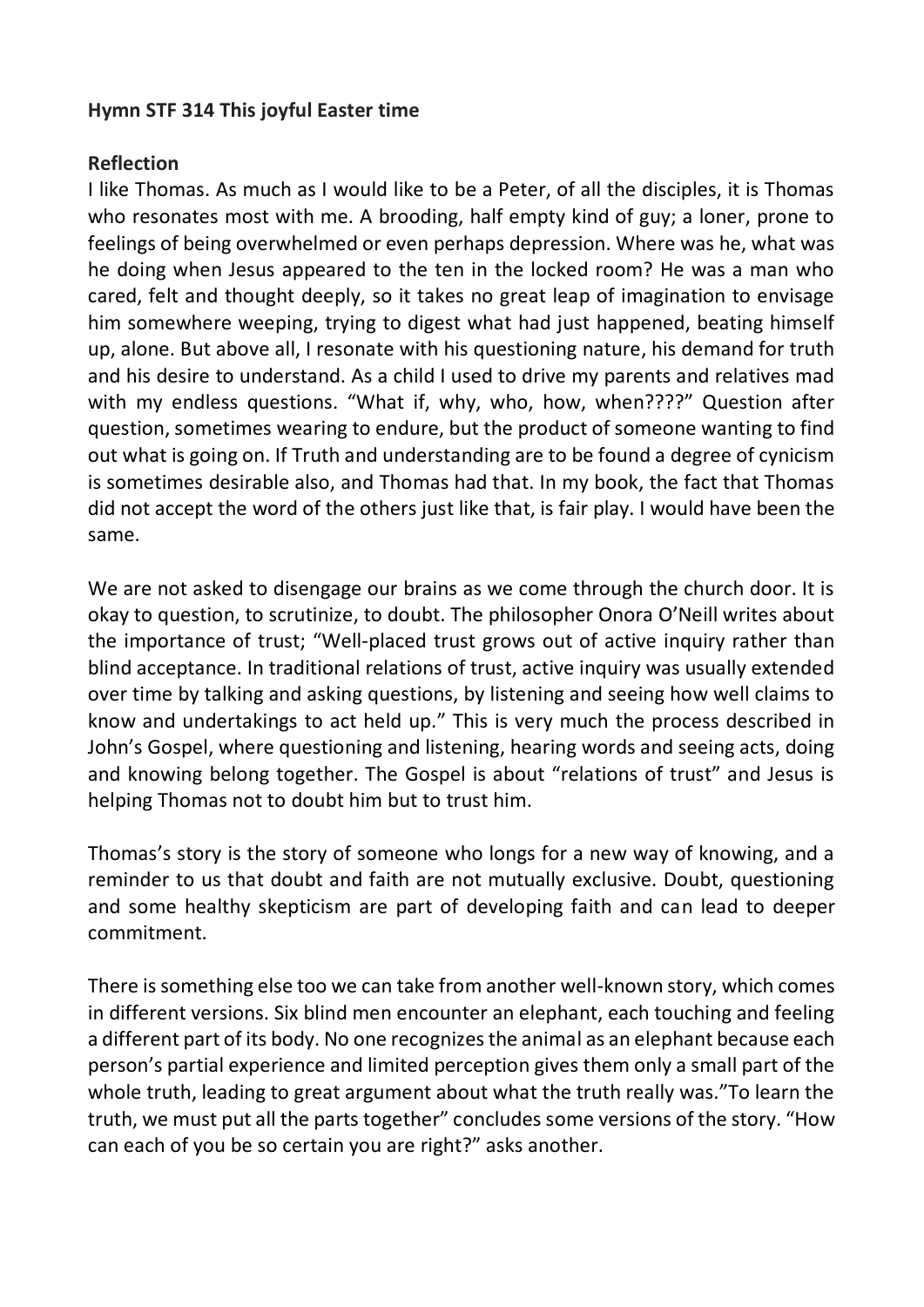There is nothing to be feared about someone raising questions, doubts. Truth is not to be grasped too tightly, or we risk choking it. It is like an onion with many layers. We can learn much from each other, gain insight and understanding, but we have to be prepared to engage with others, to explore the possibility that there are more layers to peel off and we may not know the full truth right now. That can be unsettling.

History has treated Thomas harshly. "Doubting Thomas" we derisively call him. If we were being fairer, perhaps it would be Thomas the Questioner. Or better still, "Thomas the Understanding" or "Thomas the Affirming", for when faced with Jesus, he was immediate in his affirmation of faith, his understanding of who Jesus is. It was he, not Peter, who first twigged that Jesus was not just a man, but God too! "My Master and my God!"

Finally, this. Thomas had his questions, his doubts, but that did not keep him away from being back with the others a week later. He may have been cynical, but he was open to the possibility of the truth of what he had been told, otherwise why would he be there at all? Nor did he think his way to faith on his own somewhere. He was with the others when Jesus came to him, and he saw for himself. Together is better.

## **Prayers of intercession** *(use in conjunction with weekly prayer sheet)*

In places where there is conflict between nations leading to violence and destruction, on decision-makers and ordinary people: Spirit of unity, **bring comfort and peace.** To the leaders of different religions and to their faithful followers, where there is

difference and dispute: Spirit of unity, **bring comfort and peace.**

In homes where people live in fear of violence and abuse; where there is neither safety nor sanctuary: Spirit of unity, **bring comfort and peace.**

In communities fragmented by greed, disagreement and discord, to peacemakers and those who seek to bring healing: Spirit of unity, **bring comfort and peace.**

May the risen Lord be present through the Holy Spirit to heal, renew and fill people with hope. In his name we pray. **Amen.**

## **Hymn STF 297 Christ is alive!**

### **Closing Prayer**

God beyond our understanding, yet always with us, we offer to you: our minds to think of your words and your promises; our hearts to show your love for the world; our imagination to dream big for your kingdom; our hands to work for a better world, and all of our lives to love and serve you always. **Amen.**